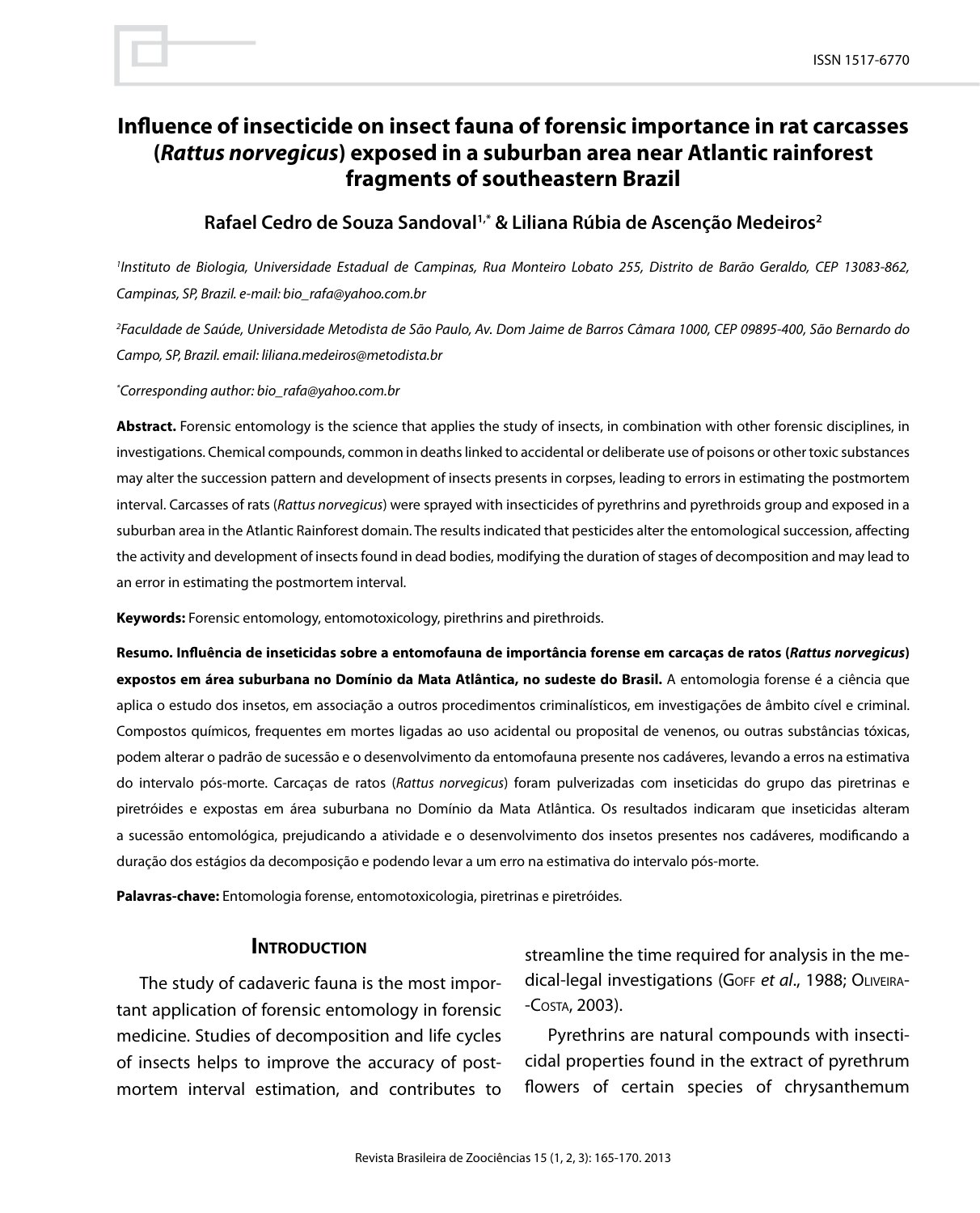(*Chryanthemum* spp). Pyrethroids are synthesized chemicals with a structure very similar to pyrethrins. Both are widely used in household insecticides and products to control insects on pets and gardens (Agencia para Sustancias Tóxicas <sup>y</sup> el Registro DE ENFERMEDADES, 2003). Workers applicators of these substances are always badly protected, without personal protective equipment, and often exposed to residues that are generally responsible for cases of sub-acute or chronic intoxications which in some cases, are so high that cause acute poisonings and deaths (ALMEIDA, 1985).

Different types of chemicals can act in tissues of various ways and produce changes in the pattern of the life cycle of insects, speeding up or slowing the development, and altering the pattern of succession in corpses (OLIVEIRA-COSTA, 2003). In this context, the present work examines the insects of forensic importance in carcasses of rats (*Rattus norvegicus*) treated with insecticides of pyrethrins and pyrethroids group. We investigated the influence of pesticides on species richness and in the decomposition stages, and verified the occurrence of changes that could lead to an error in estimating the postmortem interval.

### **Materials and Methods**

The study was conducted from July to August 2006 in the interior of Campus Planalto of Universidade Metodista de São Paulo (23 º 42'22, 7 "S, 46 ° 34'14, 8" W), located in a suburban area surrounded by forest fragments at São Bernardo do Campo, São Paulo state, southeastern of Brazil.

The area can be characterized by a topography of hills and ridges disposed in intermediate quotas varying between 60 a 986.5 meters of altitude, occupying the slopes of Serra do Mar to the Atlantic

plateau. The region was originally covered by Atlantic forest, of which less than 7% remain today in the country (Tabarelli *et al*., 2005). The average annual temperature is 20ºC and the average temperatures in the warmer and colder months of the year are 23ºC and 16ºC, respectively. The climate corresponds to Cwa of Koeppen's classification, presenting dry winters extending from April to September, and rainy summers from October to March; the annual average precipitation is 1473.5 mm (Leitão-Filho, 1993; CEPAGRI/UNICAMP, 2006).

Four carcasses of adult male laboratory rats (*Rattus norvegicus*) weighing about 300 g and killed mechanically by a blow to the head were used to perform the experiment. The animals were supplied by the biotherium of the Núcleo de Pesquisas Biológicas of Universidade Metodista de São Paulo, and ethical approval for this study was obtained from the ethics committee of the university.

After being sacrificed, two of the animals (T1 and T2) were sprayed with a multiple-action insecticide from chemical group of pyrethrins and pyrethroids, class IV, the other two animals formed the control groups (C1 and C2).

In order to ensure that only insects and other arthropods had access to carcasses, making these inaccessible to other animals like birds and mammals, each carcass was placed alone in a cage with 36 cm of high, 42 cm long and 47 cm depth, which had 1.5 cm screen of mesh between nodes (Fig. 1). The cages were placed on two campus buildings at a height of 9 meters above ground, with a distance of approximately 10 meters between them.

The collection of the specimens, observations of the decomposition stages durations and registration of the environmental conditions (tempera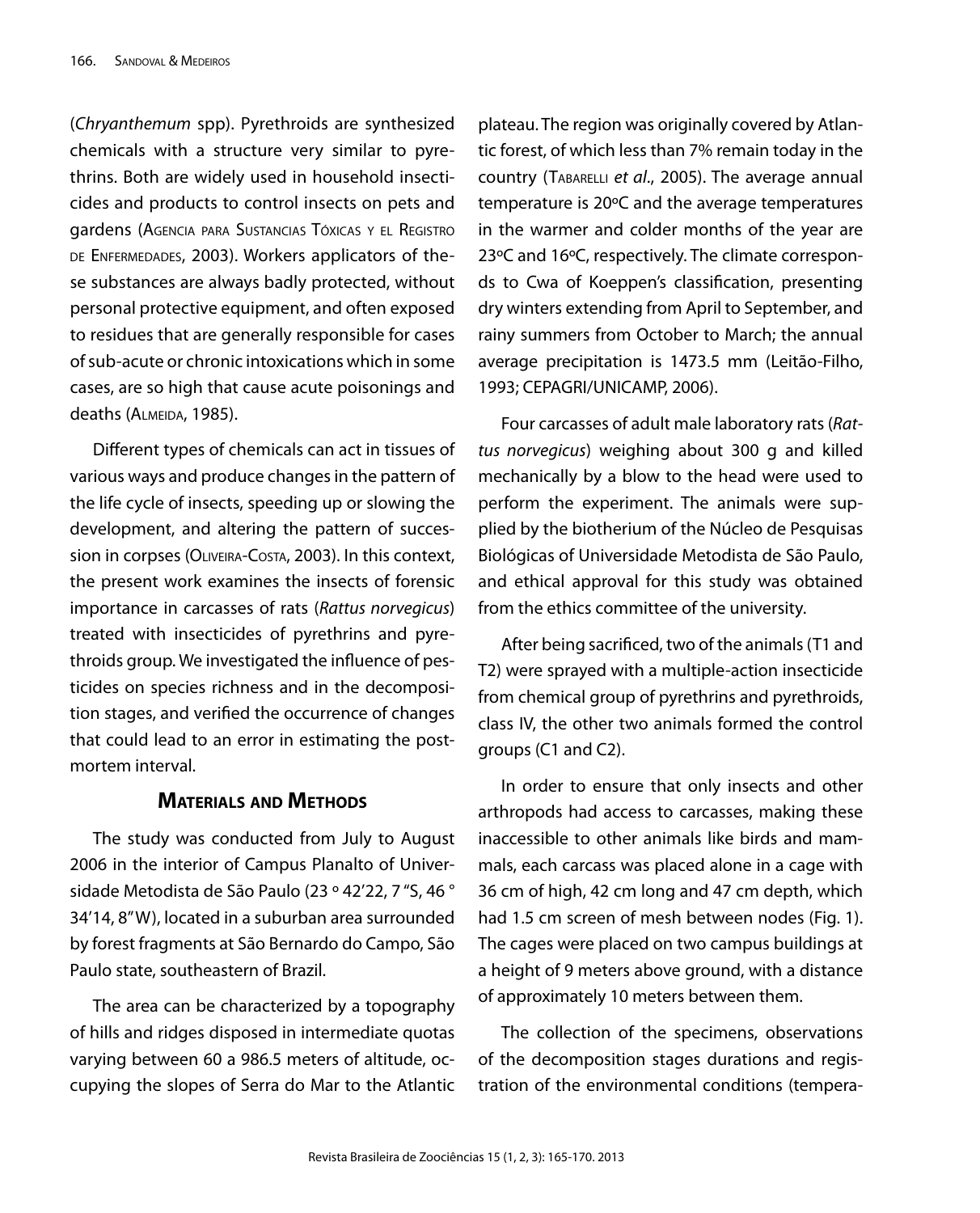ture and relative humidity) were carried out daily. The verification of the temperature and humidity values was made using a minimum and maximum thermometer. Measurements of the external and internal temperature of the carcasses were made with a digital thermometer.



Figure 1. Trap for collection of insects from carcasses exposed in a suburban area of the Atlantic Rainforest Domain.

The organisms were manually collected in each carcass. After the collection, the specimens were taken to the laboratory for identification. The larvae collected were stored in polyethylene bottles containing an artificial diet previously prepared. All insects were identified to species or family (Hymenoptera) level using dichotomous keys published by Borror and Delong (1969), Carvalho & Ribeiro (2000), and Mello (2003).

### **Results**

*Composition and abundance of taxa: total fauna* - A total of 326 specimens of 10 species from orders Diptera ( $n = 180$  or 55.0% of the total specimens), Coleoptera ( $n = 19$  or 5.8% of the total) and Hymenoptera ( $n = 127$  or 38.4% of the total) were collected on the four carcasses (Table 1).

**Table 1.** Total of insects collected from carcasses exposed in in a suburban area of the Atlantic Rainforest Domain from southeastern Brazil, July to August of 2006. C1 = Control 1: C2 = Control 2: T1 = Treatment 1: T2 = Treatment 2.

| Order        | <b>Family</b>     | <b>Genera/Species</b>            | <b>Number of individuals</b> |                          |                |                          |                |
|--------------|-------------------|----------------------------------|------------------------------|--------------------------|----------------|--------------------------|----------------|
|              |                   |                                  | C <sub>1</sub>               | C <sub>2</sub>           | T1             | T2                       | TOTAL          |
| Diptera      | Calliphoridae     | Chrysomya megacephala            | 12                           | 1                        |                |                          | 14             |
|              |                   | Chrysomya putoria                | 3                            | $\overline{7}$           | $\overline{2}$ | 1                        | 13             |
|              |                   | Chrysomya albiceps               | 8                            | $\overline{\phantom{0}}$ | $\overline{2}$ | $\overline{2}$           | 12             |
|              |                   | Chrysomya sp.                    | $\overline{\phantom{a}}$     | $\overline{a}$           |                | 3                        | 3              |
|              |                   | Paralucilia sp.                  | 1                            | -                        |                | $\overline{\phantom{a}}$ | 1              |
|              | Sarcophagidae     | Sarcophaga (Liopygia) ruficornis | 26                           | 10                       | 5              | 6                        | 47             |
|              |                   | Peckia (Peckia) chrysostoma      | 6                            | $\overline{\phantom{a}}$ | C              | 10                       | 18             |
|              |                   | Peckia (Pattonella) intermutans  | $\qquad \qquad$              | $\overline{a}$           |                |                          | 1              |
|              |                   | Peckia sp.                       | $\qquad \qquad$              | $\overline{2}$           | 1              | 1                        | 4              |
|              |                   | Not Identified                   | 2                            | $\overline{2}$           | 2              | $\overline{2}$           | 8              |
|              | Muscidae          | Not Identified                   | $\overline{\phantom{a}}$     | $\overline{2}$           |                |                          | $\overline{2}$ |
|              | Pupae not emerged |                                  | 20                           | 28                       | $\overline{7}$ | $\mathfrak{D}$           | 57             |
| Coleoptera   | Dermestidae       | Dermestes maculatus              | 3                            | 1                        | 3              | 2                        | 9              |
|              |                   | Dermestes peruvianus             |                              | 1                        |                |                          |                |
|              |                   | Dermestes sp.                    | 7                            |                          |                |                          |                |
|              | Silphidae         | Oxelytrum discicolle             | 1                            |                          |                |                          |                |
|              | Cleridae          | Necrobia rufipes                 | 1                            |                          |                |                          |                |
|              |                   |                                  |                              |                          |                |                          |                |
| Hymenoptera  | Figitidae         | Not Identified                   | 4                            | 3                        | 3              |                          | 10             |
|              | Not Identified    | Not Identified                   | 2                            | $\overline{\phantom{a}}$ |                |                          | $\overline{2}$ |
|              | Pteromalidae      | Not Identified                   | $\overline{a}$               | 3                        | 79             | 33                       | 115            |
| <b>Total</b> |                   |                                  | 96                           | 60                       | 108            | 62                       | 326            |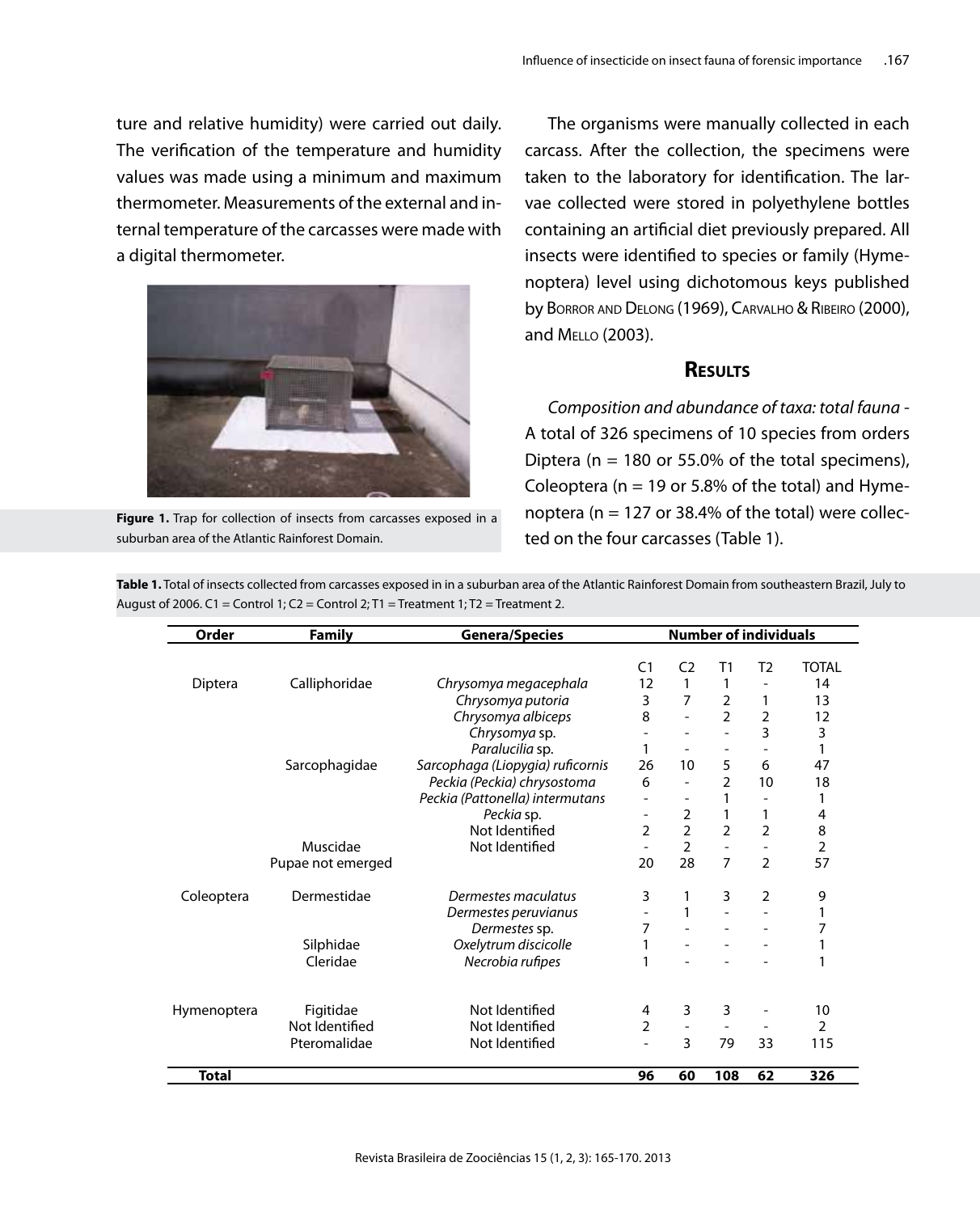In order Diptera, the collected species belonging to Calliphoridae (23.9% of total flies) were *Chrysomya megacephala* (4.3% of total fauna), *Chrysomya putoria* (4.0%); *Chrysomya albiceps* (3.7%), *Chrysomya* sp. (0.9%) and a specimen of *Paralucilia* sp. (0.3% of total fauna). *Sarcophaga* (*Liopygia*) *ruficornis* was the most abundant species found in Sarcophagidae (43.3% of the total fauna of Diptera), accounting for 14.4% of the fauna collected in the four carcasses, followed by *Peckia* (*Peckia*) *chrysostoma* (5.5% of total fauna).

Coleoptera was represented by 19 specimens (5.8% of total fauna), distributed in families Cleridae and Silphidae, each contributing with 0.3% of the fauna, and Dermestidae, which accounted for 5.2% of total fauna. Among the total number of collected beetles, Dermestidae was the most dominant (89.5%) and *Dermestes maculatus* was the species of higher frequency (2.6% of total fauna). Silphidae and Cleridae were accounted to the small number of beetles collected (5.3% each), being represented by only one individual *Oxelytrum discicolle* and *Necrobia rufipes*, respectively.

Hymenoptera (38.8% of the total fauna), was the second most order in abundance, being dominated in terms of frequency, by dipteran parasitoids, Pteromalidae (90.6% of the Hymenoptera, 35.2% of total fauna) and Figitidae (7.8% of the Hymenoptera, 3.1% of total fauna).

*Composition and abundance of taxa in control and treatment carcasses* - In carcass control 1 (C1) a total of 96 specimens of insects were collected, 81.2% of Diptera, 12.5% of Coleoptera and 6.2% of Hymenoptera. Sarcophagidae (43.6%) contributed with the largest percentage of Diptera, followed by Calliphoridae (30.8%). Carcass C1 also had the highest richness in Coleoptera, with the occurrence of Dermestidae (83.3%), Silphidae (8.3%) and Cleridae (8.3%). Figitidae accounted for 66.7% of the Hymenoptera fauna.

The carcass control 2 (C2) totaled 61 insects collected, 85.2% of Diptera, 9.8% of Hymenoptera and 3.3% of Coleoptera. The dominance of Diptera was the same as C1, with Sacophagidae (26.9%) followed by Calliphoridae (15.4%) but adding in C2 the occurrence of Muscidae (3.8%). Dermestidae constituted 100.0% of Coleoptera and Hymenoptera was equally composed by Figitidae (50.0%) and Pteromalidae (50.0%).

The carcass treatment 1 (T1), showed the greatest richness of specimens, totaling 108 insects, with dominance of Hymenoptera (75.9%), followed by Diptera (21.3%) and Coleoptera (3.3%). The frequency of Diptera was similar to that obtained in carcasses control, Sarcophagidae was more frequent (47.8%) followed by Calliphoridae (21.7%). Dermestidae was the predominant family in Coleoptera and Hymenoptera was almost exclusively comprised by Pteromalidae (96.3%); Figitidae had a small frequency (3.7%).

Finally the carcass treatment 2 (T2), with a total of 62 insects collected, had a richness of specimens close to C2. However, the dominance of specimens in each order was more similar to those found in T1: 53.2% of Hymenoptera, 43.6% of Diptera and 3.2% of Coleoptera. The dominance of Diptera was the same obtained in C1, but the dominance of Sarcophagidae was more marked in T2 (70.4%). Calliphoridae had a frequency of 22.2%, similar to those observed in C2 and T1. Coleoptera and Hymenoptera were exclusively represented by Dermestidae and Pteromalidae, respectively.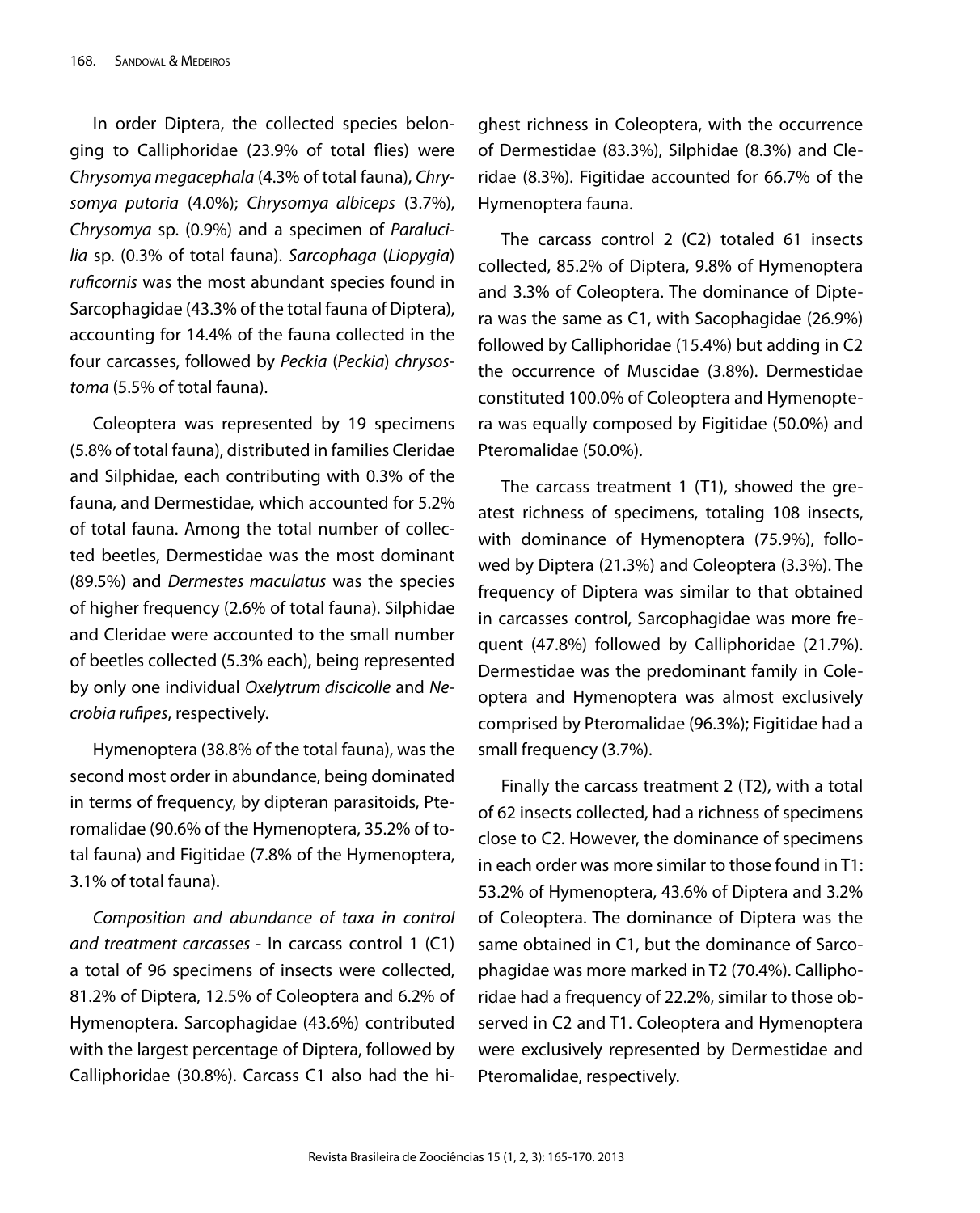Significant difference (Yates corrected chi-square test,  $p > 0.05$ ) between the control and treatment groups was not found for either the total organisms or Coleoptera, but the abundances of Diptera and Hymenoptera were quite distinct ( $p = 0.0000$ ), with greater frequency of Diptera in control carcasses and Hymenoptera in treatments (Fig. 2).

The total decomposition of the animals lasted 52 days and have been recognized five stages denominated as fresh, bloated, active decay, advanced decay and skeletonized, according to the characteristics described by Bornemissza (1957). The environmental temperature during the experimentation in field varied from 28 to 30º C while the air relative humidity was between 72 to 100%.



**Figure 2.** Frequency of insects collected from carcasses exposed in a suburban area of the Atlantic Rainforest Domain from southeastern Brazil, July to August of 2006. C1 = Control 1; C2 = Control 2; T1 = Treatment  $1: T2 = T$ reatment 2.

#### **Discussion**

The carcasses that received the insecticide treatment were decomposed more slowly, being found a "pause in decomposition" especially during the bloated stage. The larval activity was comparatively more intense in C1 and C2 than in T1 and T2, revealing the presence of many dead insects (larvae and adults) around the carcasses that received insecticide treatment.

The results showed a direct influence of pyrethrins and pyrethroids in the development of insects in the carcasses, which may have been the cause of lower activity and high mortality of larvae, and may had favored the high level of parasitoids observed.

Gunatilake & Goff (1989) observed a delayed at the oviposition in carcasses by effect of the pesticide malathion; Wolff *et al*. (2004) observed the repellent action effect restricted to the mouth of rabbits treated orally and intracardiac with parathion. Yan- -Wei *et al*. (2010) reported altered decomposition rates and species diversity in rabbits treated with malathion, and found increases in the period of larval development sufficient to alter postmortem interval estimates. ABD EL-BAR & SAWABY (2011) reported an incomplete 40 days post-killing decay of carcasses poisoned by the organophosphate pesticide pirimiphos-methyl, contrasting with control carcasses which reached the skeletal stage in 19 days.

There was no doubt that these compounds can alter the decomposition process, impairing the activity and development of insects present in corpses and modifying the duration of stages of decomposition, which may lead to an error in estimating the postmortem interval, a factor that must be taken into consideration in investigations of such deaths.

The effects of different chemical compounds in the process of decomposition of carcasses and insects of forensic importance should be better studied, since every year are reported hundreds of deaths caused by poisoning, especially in rural areas, where the use of pesticides is more intense.

#### **Acknowledgments**

To the Campus Administration and the Biological Sciences Course Coordination (UMESP) for logistic support. To technicians of the Núcleo de Pesqui